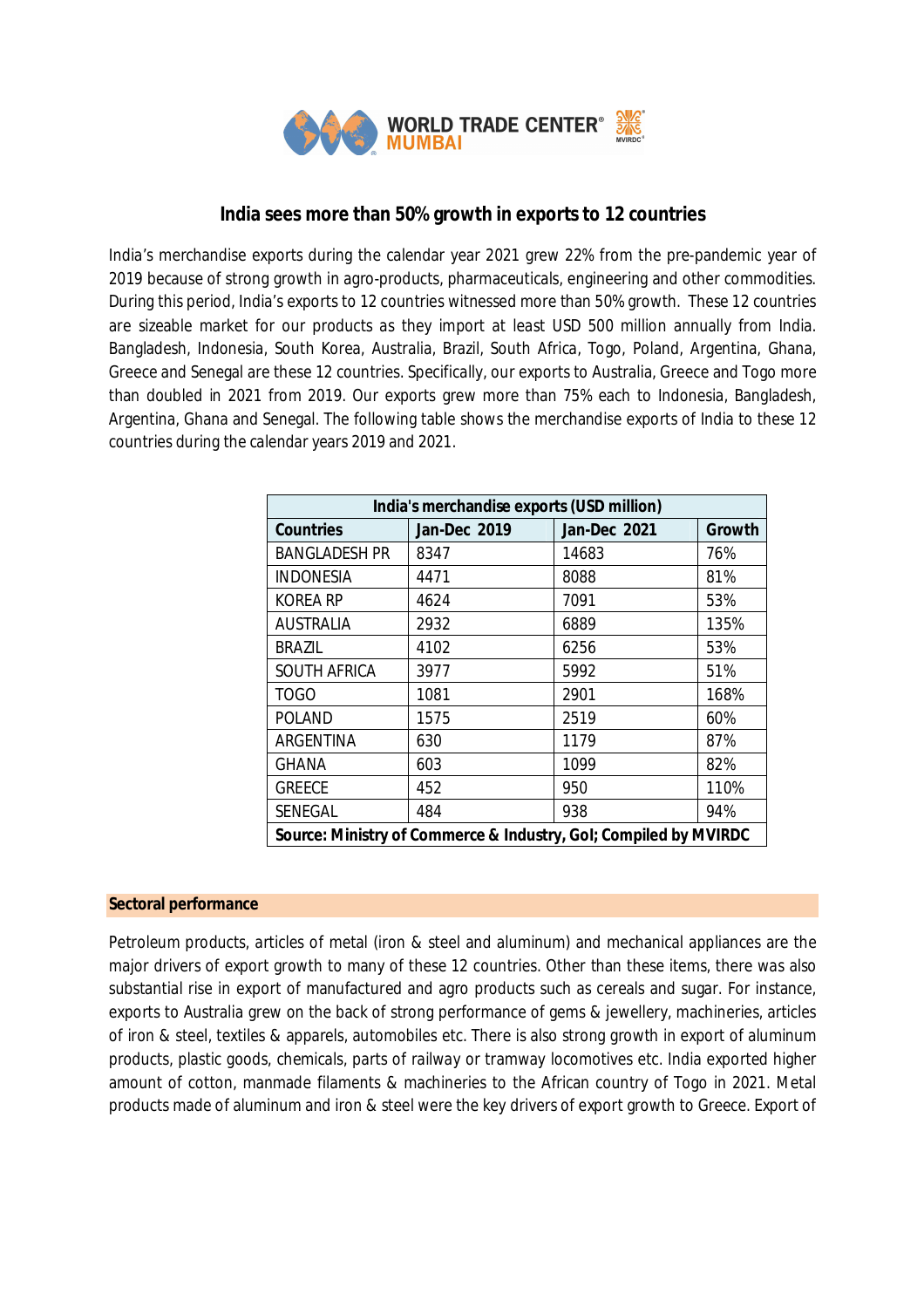

other products such as plastics, electrical machineries, paper-based products and mechanical appliances also posted strong export performance to this European country.

Cotton and cereals are the key drivers of export growth to the neighboring country of Bangladesh and these two items account for 41% of our total shipment to this country. Other major drivers of export to Bangladesh are petroleum products, automobiles, minerals, including lime & cement, sugar, electrical machinery, iron & steel etc.

Sugar, iron & steel and automobiles and cereals are key growth drivers of India's exports to Indonesia during 2021. Iron & steel, cotton, articles of lead & aluminum, iron ores & slags, machineries, cotton are the items that posted strong growth in exports to South Korea, apart from petroleum products.

Chemicals, mechanical appliances, aluminum products, man-made filaments, articles of rubber, iron & steel and automobiles are key segments that witnessed strong growth in exports to Brazil.

South Africa witnessed strong growth in import of automobiles, ships, boats & floating structures, iron & steel, gems & jewellery, ceramic products etc. from India in 2021.

The above analysis shows that demand for Made in India goods in categories such as metals, mechanical appliances, automobiles etc. are seeing strong growth after the outbreak of the pandemic. One of the reasons for this strong export demand could be shifting supply chains in the post pandemic world trade order, where India is emerging as a reliable source of import for many countries.

## **Notifications**

### **Press Information Bureau**

Patents filing in India

Press Information Bureau (pib.gov.in)

Migration of Foreign Companies to India

Press Information Bureau (pib.gov.in)

Export of IT industry services

Press Information Bureau (pib.gov.in)

Progress of Engineering Clusters in India

Press Information Bureau (pib.gov.in)

Support to Small Businesses

Press Information Bureau (pib.gov.in)